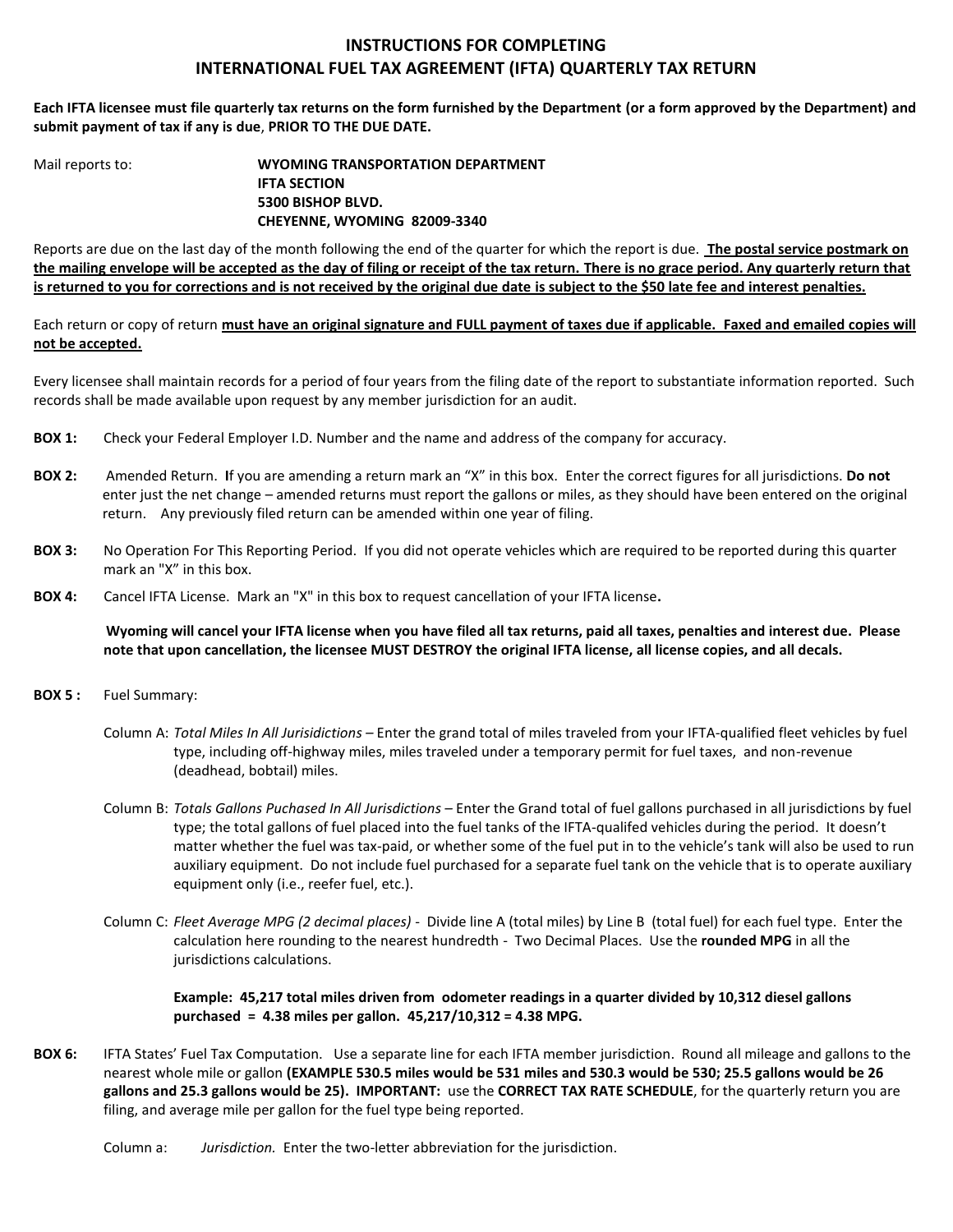- Column b: *Fuel Type*. Enter the type of Fuel. (D=Diesel, G=Gasoline, GH=Gasohol, N=Natural Gas, P=Propane, LN=Liquid Natural Gas, CN=Compressed Natural Gas, E=Ethanol, M=Methanol, E85=E-85, M85=M-85, A55=A55 and B=Biodiesel.)
- Column c: *Totals Miles In Jurisdiction*. Enter the total miles traveled while within each jurisdiction's boundaries, for each fuel type. Include every mile traveled by your fleet in the jurisdiction (e.g., on-highway, off-highway, temporary permit, etc.). Round to the nearest whole mile. Do not use decimals.
- Column d: *Taxable Miles In Jurisdiction*. Enter the taxable miles (total miles less non-taxable miles) traveled in jurisdiction for each fuel type. To determine your non-taxable miles for each jurisdiction use your fleet summary records from the IVMRs. In Wyoming non-taxable miles include miles traveled under a single trip use fuel permit/use fuel permit and off-highway miles. Each jurisdiction has its own unique definition of non-taxable miles. You may need to contact each jurisdiction to obtain their definition of non-taxable miles and if they offer a credit. Round taxable miles to the nearest whole mile. Do not use decimals.

**NOTE:** This entry will be the same as Column c unless there is exempt mileage.

- Column e: *Taxable Gallons.* Calculate and enter the taxable gallons for each jurisdiction by fuel type. To calculate taxable gallons divide *Column d – Taxable Miles* by the Fleet Average MPG calculated in *Box 5- Fuel Summary*. Round to the nearest **whole** gallon. **Do not use decimals**.
- Column f: *Tax Paid Gallons*. Enter the total number of gallons purchased in each jurisdiction by tax type. The tax-paid gallons reported are the gallons of fuel placed into the fuel tanks of your fleet vehicles that had the jurisdiction's fuel taxes included in the price. You must have receipts to support these totals. Do not adjust gallons for idle time or power take-off. Do **not** include fuel that was put into a tank of a non-qualifed IFTA vehicle or into an auxiliary fuel tank on the vehicle such as reefer fuel . Round to the nearest **whole** gallon. **Do not use decimals**.
- Column g: *Net Taxable Gallons*. Calculate and enter the taxable gallons for each jurisdiction by fuel type. To calculate net taxable gallons, subtract Tax Paid Gallons in Column (f) from the Taxable gallons in Column (e). If Column (f) is greater than Column (e), input the difference as a **negative** number in Column (g). If Column (f) is less than Column (e), input the difference as a **positive** number in Column (g). Again round to the nearest **whole** gallon. **Do not use decimals**. Bracket ( ) negative figures. (Column (e) minus Column (f) = Column (g).
- Column h: *Tax Rate.* Enter tax rate for the fuel type. You can locate the tax rates on the IFTA web site: <http://www.iftach.org/>.
- Column i: *Tax Due*. Calculate and enter tax due to each jurisdiction by fuel type. To calculate tax due, multiply the Net Taxable Gallons in Column (g) by the jurisdictions tax rate for that type of fuel, which is recorded in Column (h). Put brackets ( ) around negative fugures. A negative tax due means that fuel taxes were overpaid to a jurisdiction for miles driven in that jurisdiction. A positive tax due means additional taxes are owed. The sum of each jurisdiction will equal the total Tax Due or tax refund. If the report is late, you must calculate interest in column (j).
- Column j: *Interest Due*. For a fleet based in a US Jurisdiction, interest shall be set at an annual rate of two (2) percentage points above the underpayment rate established under Section 6621(a)(2) of the Internal Revenue Code, adjusted on an annual basis on January 1 of each year. Interest shall accrue at 1/12 this annual rate. The Repository will publish the current rate no later than December 1 of the year prior to the current year. <http://www.iftach.org/> . **Note**: If your report is less than one month late, you must still pay interest for that whole month.
- Column k: *Total Due*. Add Tax Due Column (i) and Interest Due Column (j) for each row. Bracket ( ) any negative figures.

 *Surcharges-* Indiana, Kentucky, and Virginia charge a fee ( called a surcharge) in addition to the use fuel tax. These jurisdictions ( and respective surcharge rates) are identified on the fuel taxes rate chart for IFTA this can be found on the IFTA website <http://www.iftach.org/> .

To report the surcharge on the IFTA Use Fuel Tax Report, enter a second reporting line for that jurisdiction directly below the one you have reported for its fuel use tax. Enter "SC" in *Column b – Fuel Type*. Enter the same taxable gallons you reported for the jurisdicition in *Column e* – *Taxable Gallons*. Enter the surcharge tax rate in *Column h – Tax Rate*. Enter the surcharge amount you compute in *Column i - Tax Due* column and carry this total forward to *Column k Total Due.*